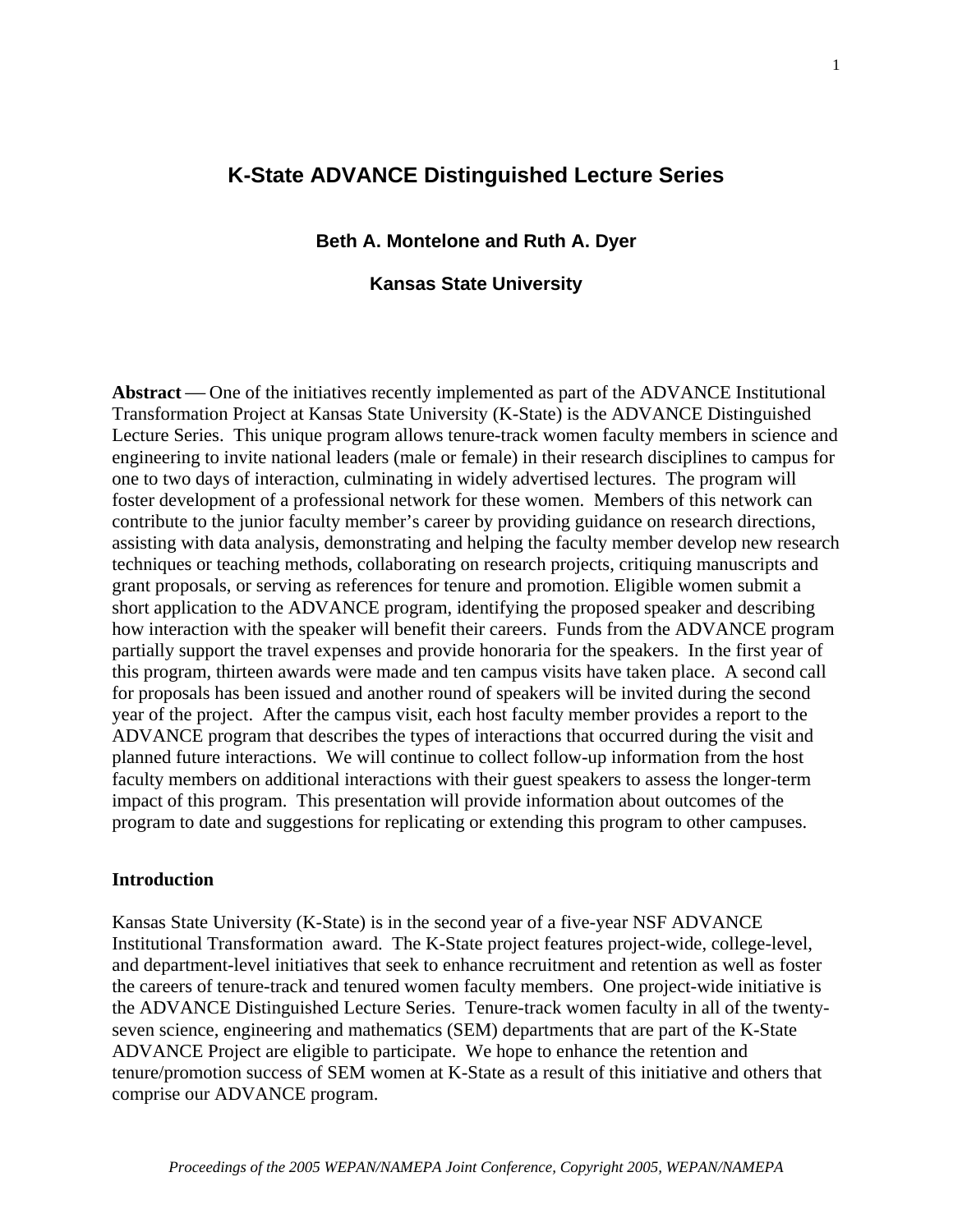Women constitute only 13-14% of the SEM faculty at K-State, with the majority of these women occupying the assistant and associate professor ranks. Only 5% of full professors in SEM are women. An examination of tenure/promotion and retention data for men and women in SEM at K-State does not reveal statistically significant differences in tenure success or retention, but overall, these percentages are slightly lower for women than for men, and the statistical nonsignificance may be influenced by the small number of women in these disciplines. A study of faculty cohorts in SEM departments hired in the years 1992-93 through 1996-97 showed that 63% of the women and 70% of the men hired in those years achieved tenure (Dyer and Montelone, 2004). The population of individuals who did not earn tenure includes those who left the university prior to the tenure decision as well as those who were denied tenure or reappointment. Longer term retention rates, as of fall 2003, for SEM faculty are 52% for women and 58% for men for faculty cohorts hired between 1988-89 and 1996-97 (Dyer and Montelone, 2004). To see a dramatic increase in the percentage and demographics of women in SEM over the life of our ADVANCE project would necessitate large increases in the numbers of women recruited and retained through tenure and promotion relative to men. This is unlikely to occur in such a short time period for a number of reasons, but we hope that these programs will result in some short-term improvement in these numbers and have a longer term effect.

The purpose of the ADVANCE Distinguished Lecture Series program is to assist junior faculty women in creating a network of colleagues in their professional disciplines who can provide guidance and mentoring in the establishment of their careers. A number of studies have emphasized the importance of such professional networks in the success of faculty members (CAWMSET, 2000; Pattatucci, 1998; Sonnert, 1995; Trower, 2002). "The benefits of being in a strong network of contacts are the mirror image of the problems of isolation. Early inclusion in a strong network provides a 'jump-start' to a scientific career" (Etzkowitz et al., 2000). We are using the vehicle of encouraging junior women faculty members to ask a series of leaders (male or female) in their research disciplines to present invited lectures. While these lectures are typically part of a standing lecture series for faculty and students within the department or college, the speakers also are designated as ADVANCE Distinguished Lecturers, and the K-State ADVANCE Project advertises the lectures throughout the university. During each visit to campus, the speaker may interact with the host faculty member in a variety of ways. These include such things as visiting the host's research lab, refining research techniques, giving a guest classroom lecture, and planning future collaborations. The speaker also interacts with other faculty members and students to discuss common research interests.

As part of the visit, the junior faculty member also hosts the guest speaker at a dinner attended by her dean and department head. Funds for these dinners are provided by the college deans. The ADVANCE Project provides partial support (\$800 to \$1,000) for honoraria and travel expenses for the speaker. The remainder of the support is provided by the host faculty member's department.

Each host faculty member submits a report to the ADVANCE Project describing the activities in which the speaker participated during his or her visit, benefits accruing to the host as a result of the visit, and plans for future interactions with the speaker.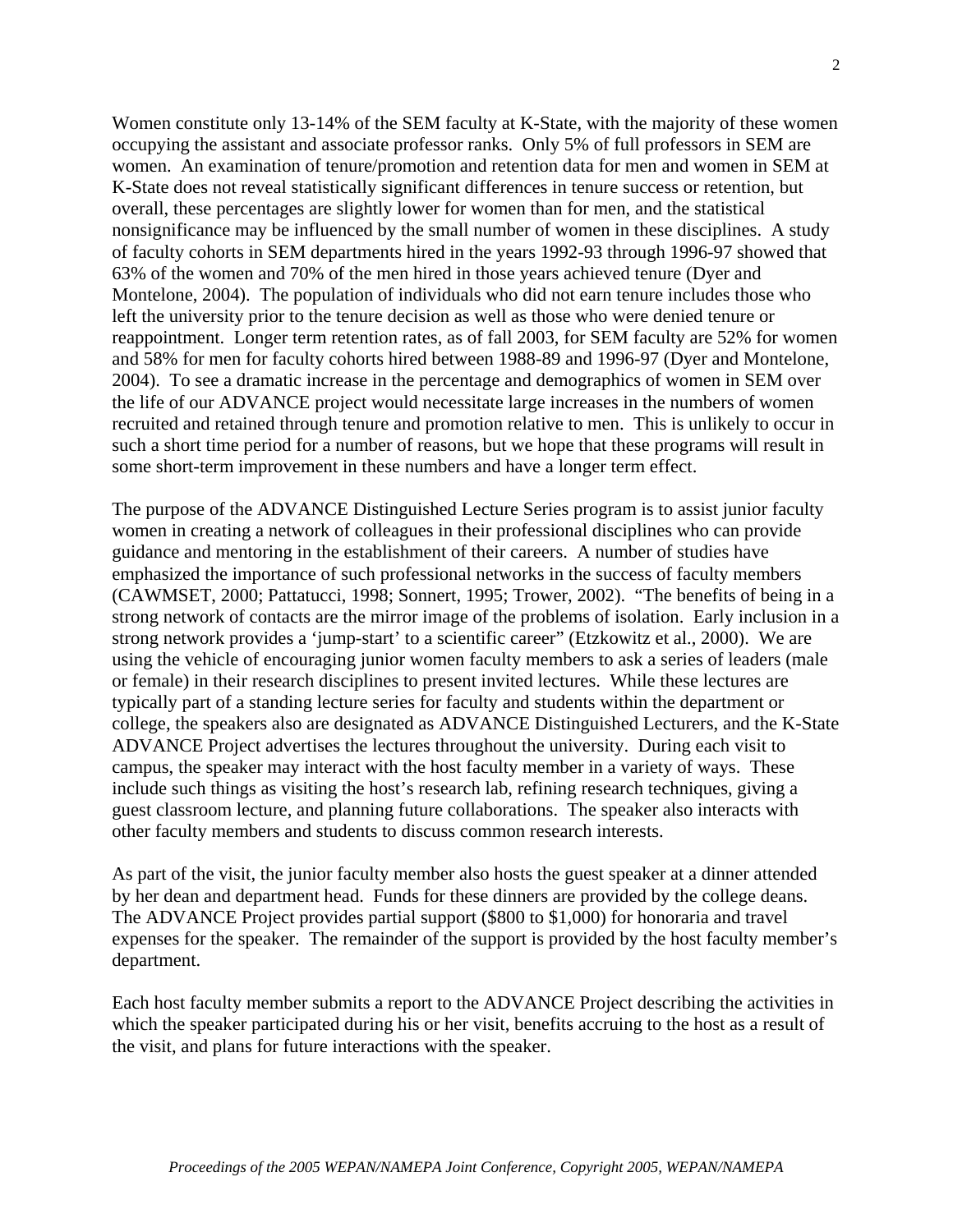# **Eligibility, Application Process, and Outcomes**

Eligibility. Tenure-track women assistant professors who are within five years of hire are eligible to participate in this program. Each faculty member can invite one speaker per year and can participate a maximum of five times. A call for proposals is distributed each fall and spring for seminars occuring during the next six-month period. The call for proposals is sent to eligible women faculty members and SEM department heads and is posted on the K-State ADVANCE website (http://www.ksu.edu/advance).

Application and Review Process. The application process is deliberately simplified. Each application must include the name and department of the woman applicant, the name and affiliation of the proposed speaker, and a description of how the interaction with the speaker will potentially benefit the woman faculty member's career.

The K-State ADVANCE Steering Committee reviews the applications and requests additional information, if necessary. Applicants are notified of acceptance approximately two weeks after the deadline for submission of proposals. This rapid turnaround allows the women hosts to contact their speakers and arrange the visits in a timely manner.

Quantitative Outcomes. We have received a total of nineteen applications to date, all of which have been approved. In the first year of the program, there were 23 eligible women faculty members in 15 of the 27 SEM departments. Thirteen women (57%) from nine departments submitted applications. This group consisted of two faculty members of Asian origin, two Hispanics, and the rest White. In the second year of the program, there were 24 eligible women faculty in 12 SEM departments, of whom six (25%) have submitted applications to date. These applicants represented five SEM departments; two are Asian, one is Hispanic, and three are White. We have another call for proposals currently open and will be encouraging those who have not yet participated to apply.

Ten of the lectures have taken place and nine more will occur within the next six months. Of the ten speakers who have visited our campus to date, the gender breakdown is six men and four women. The majority of these speakers are from large research universities, including Stanford University, the University of Georgia, the University of Maryland, and the University of Michigan. Other speakers come from a research hospital, a federal research laboratory, a consulting engineering firm, and a professional organization. Most of these individuals are full professors, some of whom hold named chairs or administrative appointments. Of the nine seminars scheduled to occur in the Spring 2005 semester, six will be given by men, and three by women. All but one of these speakers are full professors at research universities. A list of completed and upcoming lectures is available on the K-State ADVANCE website.

## **Reported Interaction with Speakers and Benefits to Host**

Each faculty member who hosts a speaker provides a written report to the ADVANCE program that describes the types of interactions that occurred during the visit and planned future interactions. We have received ten written reports to date, along with verbal communication about the success of the visits from the hosts' department heads and deans. These reports are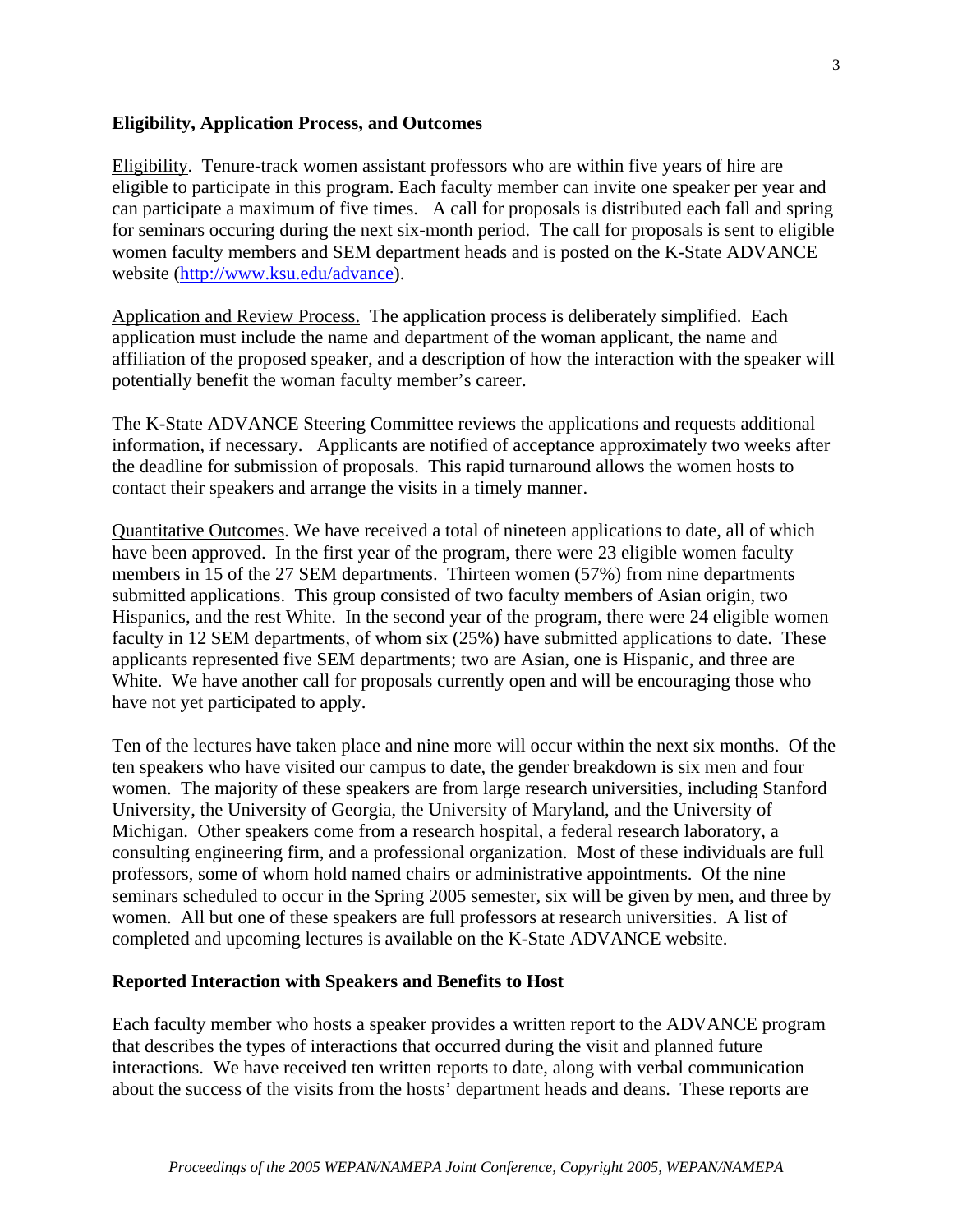uniformly positive and identify an extensive range of activities in which the speakers have participated. Specifically, these include discussions of current research, suggestions for future research projects, review of the host faculty member's curriculum vitae and grant proposals, and demonstration of research techniques.

One host faculty member reported that the seminar and the speaker's discussions with her colleagues excited them about the potential of her research specialty and have resulted in the formation of a number of new collaborations for her with her on-campus colleagues. Another host indicated that her speaker, a clinician, led rounds describing unusual cases for a number of veterinary medical residents. Two women reported hands-on interaction with their guests in learning new techniques, one in the area of teaching and the other in the area of research. All of the hosts noted that the speakers met with students in the department, as well as with students working on the host's research projects.

In addition to benefitting from the on-campus visit of the speaker, host women faculty members also are continuing to interact with their invited guests in a variety of ways. These include planning for future meetings and collaborations, writing joint grant proposals, preparing and submitting publications, and arranging reciprocal visits to the speaker's institution. Some of the speakers also have provided letters of support for grant proposals, nominated the host women to serve on committees of national professional organizations, introduced them to other professional colleagues, and recommended graduate students to work with the host woman faculty member at K-State. One of the speakers plans to return to K-State in Spring 2005 to present a more extensive hands-on clinic for students. Two of the women mention plans to meet with their speakers at upcoming national professional conferences. These planned meetings will create opportunities for the women to be introduced by their guest speakers to senior leaders in their fields. Such meetings will be potentially catalytic for a rapid expansion of the women's professional networks.

Future Assessment Plans. We plan to continue to collect follow-up information from the host faculty members to assess the longer-term impact of this program. Specifically, we will be following up with the women each year until their tenure decision to determine the impact that hosting these speakers has had on their careers, whether the speakers are serving as outside references as part of their tenure package, and what additional interactions with their speakers have taken place. We also plan to request information from the speakers as to the benefits they have derived from participation in this program and any suggestions they may have for future program directions.

## **Discussion**

We have created a unique seminar series that allows tenure-track women faculty to identify a leader (male or female) in their research areas to invite to campus. It offers women the chance to showcase their research programs to disciplinary leaders who may in the future serve as external evaluators of their grant proposals, journal articles, or tenure packages. The campus visits feature one-on-one time for the faculty member with the speaker, and when possible, visits by the speaker to the faculty member's classes and other professional interactions.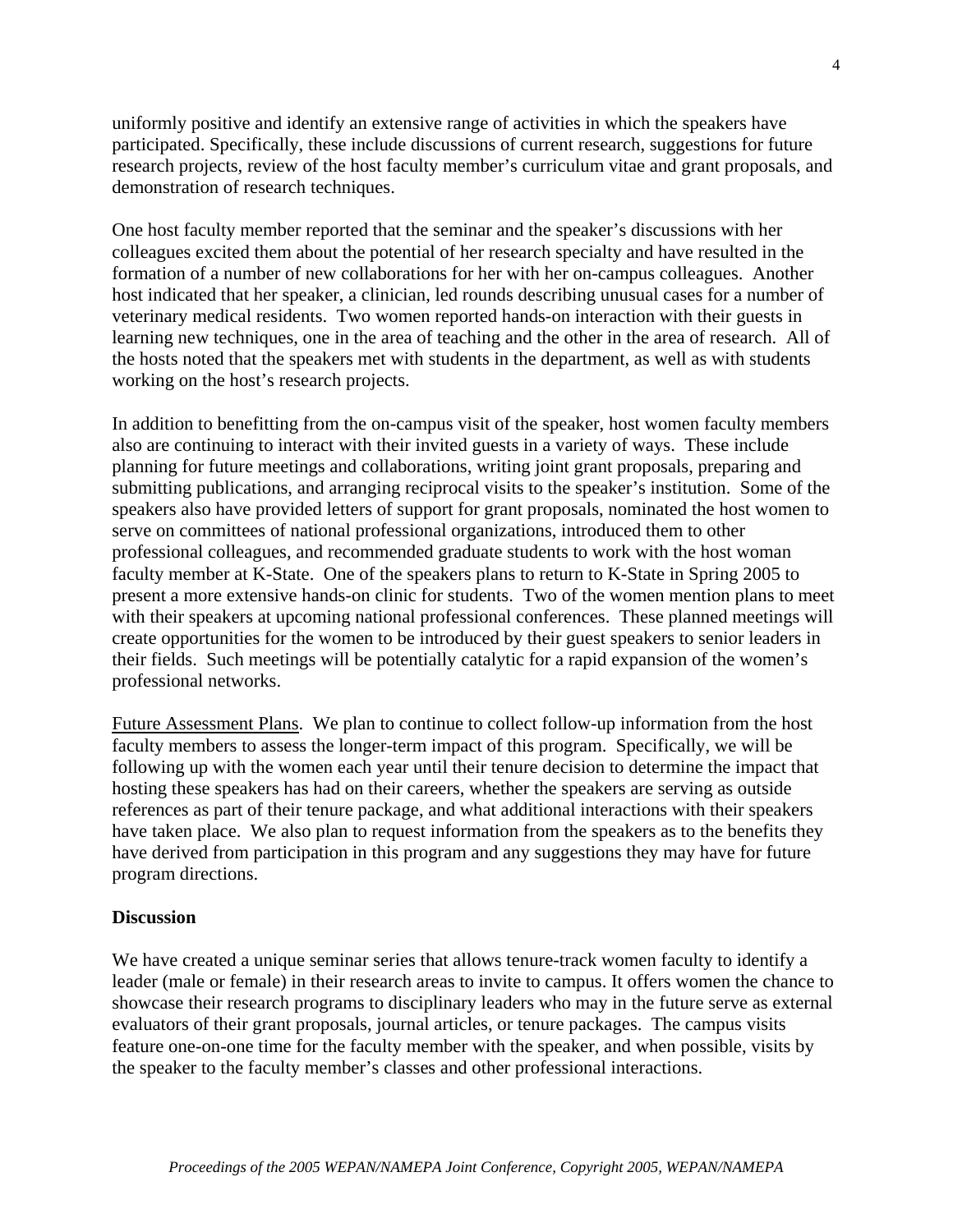Junior faculty women from all four SEM colleges have served as hosts during the first year of this program. In the reports they have provided as well as through conversations with the ADVANCE project leaders, these women were enthusiastic about their experiences and their interactions with their guests. Of the ten women who have hosted speakers to date, two have already applied to host a second speaker as part of this program, while two others are no longer eligible for participation because they are being considered for tenure this year.

While this program is in the early stages of its implementation, and we have data from only one year's participation to report, this initiative is already producing positive outcomes. We are particularly encouraged that the women who have participated to date are selecting very prominent individuals in their fields to invite to campus for this seminar series. Of the academicians who have been invited to give seminars, all but two are full professors, with two holding named chairs, one serving as a dean and another serving as associate chair of the department. All are nationally recognized leaders in their research specialities. We have found that several of the visits have resulted in establishment of research collaborations between the K-State faculty and their guests, an outcome that is even more positive than we anticipated.

Our junior SEM faculty women may not have considered hosting such prestigious guests without the impetus of this lecture series. Furthermore, these distinguished guests might not have come to our campus otherwise. All members of the host's department benefit from the opportunity to interact with such leaders, which reduces the isolation produced by our geographic location.

Challenges. We are not completely satisfied with the level of participation of eligible women to date. In early Fall 2004, we hosted a lunch meeting with SEM women faculty members to share information about the K-State ADVANCE project-level initiatives. At that meeting we learned that some of the junior women faculty members felt somewhat intimidated at the prospect of inviting leaders in their research disciplines to participate in the lecture series. We expect that this concern may be partially responsible for the fact that not all eligible women participated in the first year. Another contributing factor may have been the lack of encouragement by their department heads to take advantage of this opportunity.

We will be addressing these challenges by (1) working with department heads to be advocates for this initiative and to take a proactive role in promoting this opportunity for eligible women in their units; (2) asking the ADVANCE Steering Committee members from each of the four colleges to contact the eligible women in their college, encourage them to participate, answer any questions they may have, and assist them, if necessary, in identifying appropriate speakers; and (3) meeting with groups of SEM women faculty to share the experiences of those who have already hosted speakers and the benefits that they received from their participation.

Expansion and Institutionalization**.** We will be seeking financial support from individuals and corporations to sustain this program in its present form for SEM junior women faculty members beyond the NSF grant period. However, it is our goal to encourage each SEM department to adopt this lecture series model as a part of the culture of the unit in promoting the success of all junior faculty members. We recognize that departmental resources may not be sufficient to allow each junior faculty member to host a seminar speaker each year during the probationary period. Nevertheless, we want to encourage departments to give junior faculty members priority